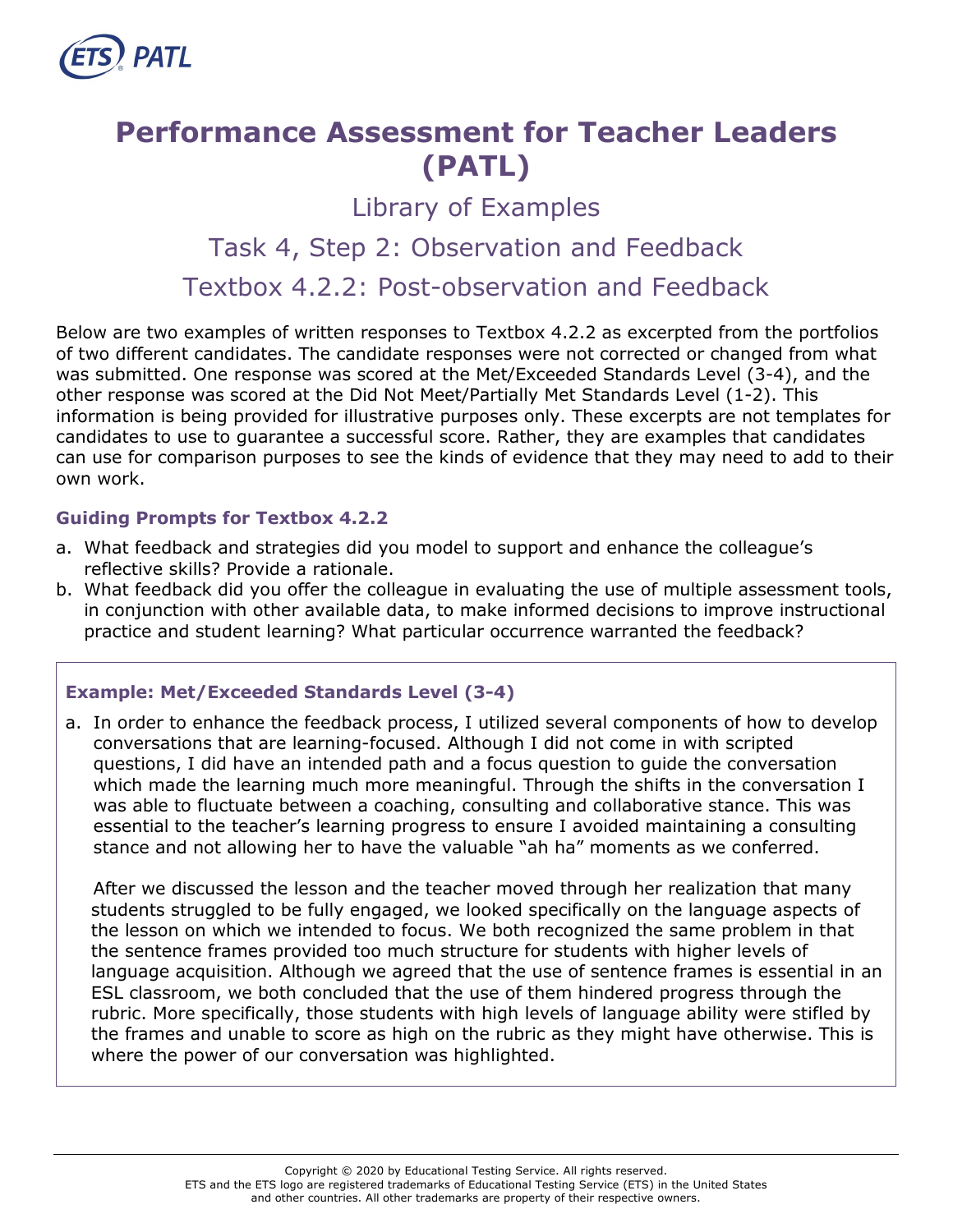# **Example 1: Met/Exceeded Standards Level (cont'd.)**

b. Through this discovery and use of the assessment tool we were able to have authentic conversations about the language levels of students in her class. The teacher was not familiar with the speaking rubric prior to this experience, and this opportunity allowed her to be armed with more information which would significantly impact planning and instruction. We took the postobservation time to begin planning for next lesson and observation.

What had started as a concern about grammar structures turned into an in-depth analysis and planning for moving students through the rubric to more advance stages of acquisition. Instead of getting bogged down with the frames at the start of planning, we took specifically at students and where they fell on the rubric. Then we discussed the stage beyond where each student was so she had a clear picture in her mind how they needed to progress. This planning spanned over several meeting times because the task was much bigger than either of us realized. In the end, she had multiple lessons planned to help enrich speaking opportunities over the next week and we constructed more advanced sentence frames for the final observation time.

#### **Refer to the [Task 4](http://gace.ets.org/s/pdf/gace_teacher_leadership_assessment_task_4_rubric.pdf) Rubric and ask yourself:**

In the candidate's analysis, where is there evidence of the following?

- Support and enhancement of colleague's reflective skills through feedback and the modeling of strategies
- Feedback to evaluate the colleague's use of multiple assessment tools to make informed decisions to improve instructional practice and student learning
- The particular occurrence that warranted the feedback

Why is the candidate's response *effective* and *appropriate*, even *extensive?*

#### **Example: Did Not Meet/Partially Met Standards Level (1-2)**

- a. Following the observation, Teacher A and the teacher leader once again met to discuss the observation. This conference was a time for Teacher A to reflect upon the observed lesson. Questions such as: "What went well?", "What could be modified" and "What will you do as a result of this process" were posed to Teacher A. These questions enabled Teacher A to think about her own practice, rather than just hearing a critique of what someone else might have thought.
- b. The teacher leader and Teacher A also discussed the students who seemed to struggle a bit more with the lesson. Once again, assessment scores were reviewed to find connections between the data and student performance during the lesson. It was determined that, based on the scores, student groupings did seem to work, however, more consideration should be put into differentiating for students in subsequent lessons.